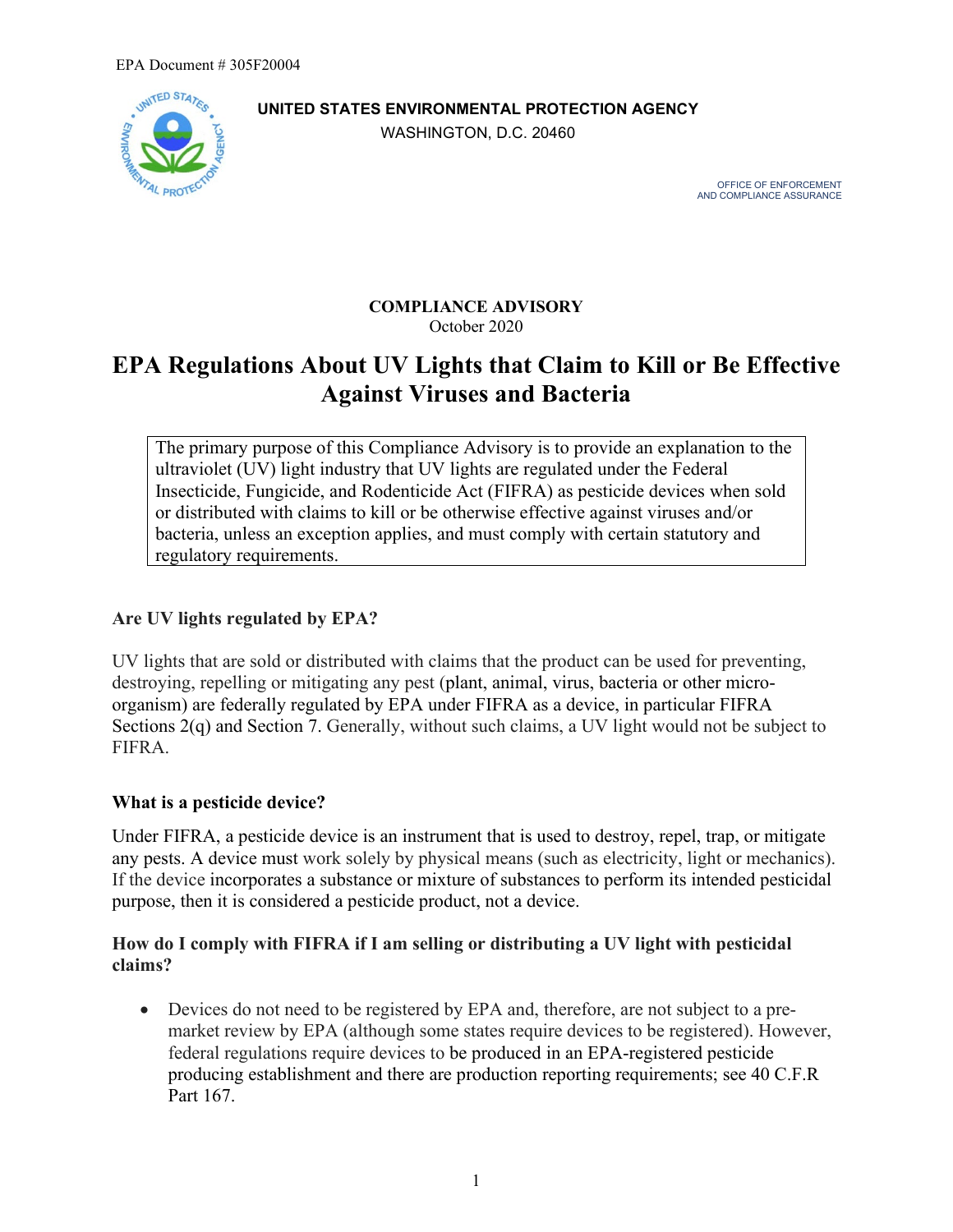- Devices must be labeled per federal regulations at 40 C.F.R Part 156. Generally, device labels must include warning and caution statements, directions for use and the EPA establishment number, amongst other label requirements. A description of device label requirements can be found at [https://www.epa.gov/pesticide-registration/pesticide](https://www.epa.gov/pesticide-registration/pesticide-registration-manual-chapter-13-devices#labeling)[registration-manual-chapter-13-devices#labeling.](https://www.epa.gov/pesticide-registration/pesticide-registration-manual-chapter-13-devices#labeling)
- All claims in connection with the sale or distribution of a device must be true and not misleading. FIFRA Section 12(a)(1)(F) specifically prohibits false or misleading labeling (known as misbranding); this includes claims made in marketing materials and on websites. Examples of misbranding are provided at 40 C.F.R 156.10(a)(5) and include, but are not limited to, false or misleading statements concerning product effectiveness (known as efficacy), claims about product safety, false or misleading comparisons with other pesticides or devices, or any statement directly or indirectly implying that the device is recommended or endorsed by any agency of the Federal Government. Companies are advised to maintain records, with information and data, to substantiate that claims made in regard to devices are not false or misleading.

In addition to FIFRA requirements, importers of all FIFRA-regulated devices must comply with the U.S. Customs and Border Protection (CBP) regulations set forth at 19 C.F.R. §§ 12.110 - 12.117. Regulated entities that are importing UV pesticide devices are advised that the products being imported must be in compliance with FIFRA prior to entry into the United States. The EPA regularly coordinates with CBP to identify and reject violative UV pesticide devices at the port of entry.

## **Can a UV light be a pesticide requiring EPA registration?**

Yes. If the UV light product incorporates a substance or mixture of substances to perform its intended pesticidal purpose, then it is considered a *pesticide product*, not a device, and must be registered with EPA in accordance with FIFRA Section 3 before it can be lawfully sold or distributed in the United States.

## **Are UV lights safe and effective?**

Unlike chemical pesticides, EPA does not routinely review the safety or efficacy of UV light devices and, therefore, EPA has not conducted a human health risk assessment to determine the safety of these products. For the same reason, EPA cannot confirm whether, or under what circumstances, UV light devices might be effective against any pest, including viruses and bacteria. The effectiveness of any UV light device will depend on a variety of factors including, but not limited to, the device's duration of use, distance of the light from the surface intended to be treated, the UV wavelength, the specific pest being targeted, the strength or wattage of the UV light bulb, the age of the UV light bulb, shadow areas or other factors.

Consumers are advised to use all pesticidal devices ONLY in accordance with the Directions for Use, which are required to appear on the product label. EPA recommends that consumers contact the manufacturer or seller of the pesticidal device directly if they have any questions about how to use the product, the product's safety, or the product's efficacy.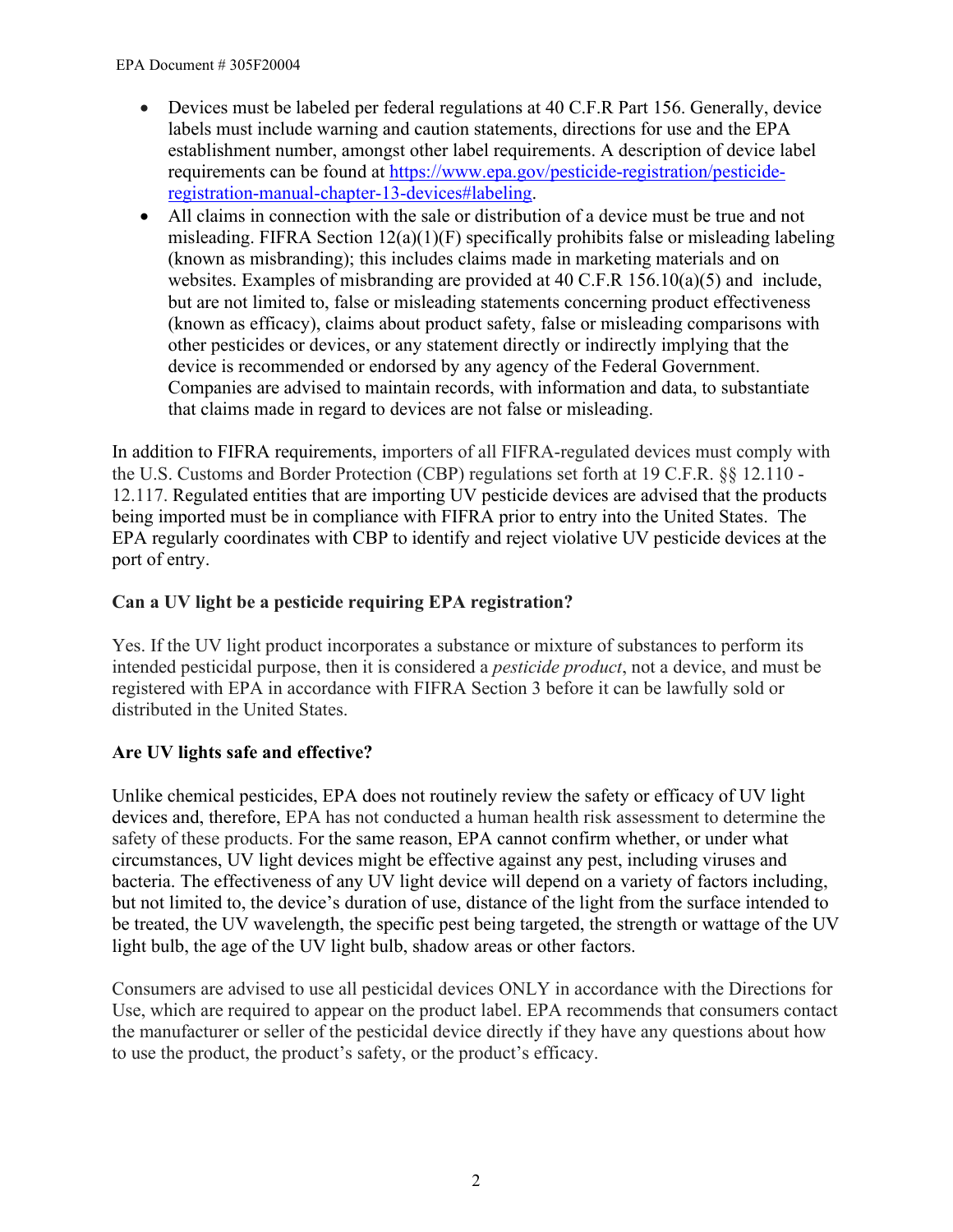#### **What are the compliance concerns related to UV lights?**

There may be members of the UV light industry who are unfamiliar with FIFRA and may not be aware of statutory and regulatory requirements. For example, they may be unaware that it is a violation of FIFRA to sell or distribute pesticidal UV light devices that are misbranded or that have not been produced in an EPA-registered establishment. EPA has been receiving complaints that UV light devices may be in violation of FIFRA. These complaints are being reviewed and EPA intends to pursue enforcement, as appropriate. See EPA's May 2020 compliance advisory on products making claims to kill the coronavirus that causes COVID 19 at [https://www.epa.gov/sites/production/files/2020-05/documents/cornavirus-compliance](https://www.epa.gov/sites/production/files/2020-05/documents/cornavirus-compliance-advisory.pdf)[advisory.pdf](https://www.epa.gov/sites/production/files/2020-05/documents/cornavirus-compliance-advisory.pdf) and any subsequent updates.

Regulated entities of any size who voluntarily discover, promptly disclose, expeditiously correct, and take steps to prevent recurrence of potential violations may be eligible for a reduction or elimination of any civil penalties that otherwise might apply. To learn more about the EPA's violation disclosure policies, including conditions for eligibility, please review EPA's Audit Policy website at <https://www.epa.gov/compliance/epas-audit-policy>.  Most violations can be disclosed and processed via EPA's automated online "eDisclosure" system [https://www.epa.gov/compliance/epas-edisclosure.](https://www.epa.gov/compliance/epas-edisclosure) Many states also offer incentives for selfpolicing; please check with the appropriate state agency for more information.

#### **Are you unsure if your product is a device under FIFRA?**

EPA has developed a guide concerning pesticide devices that explains what a pesticide device is and how it differs from a pesticide product which requires registration. This guide may be helpful to UV light manufacturers who need to determine if their product is regulated by FIFRA. See, [https://www.epa.gov/safepestcontrol/pesticide-devices-guide-consumers.](https://www.epa.gov/safepestcontrol/pesticide-devices-guide-consumers) If you are still uncertain about whether your UV light product is a device, you may submit a request for a Device Determination from EPA. Instructions for submitting a request can be found at: [https://www.epa.gov/pesticide-registration/pesticide-registration-manual-chapter-13](https://www.epa.gov/pesticide-registration/pesticide-registration-manual-chapter-13-devices#obtain) [devices#obtain](https://www.epa.gov/pesticide-registration/pesticide-registration-manual-chapter-13-devices#obtain)

#### **For more information on importing devices:**

<https://www.epa.gov/compliance/importing-and-exporting-pesticides-and-devices>

**For tips and complaints related to devices:**  <https://echo.epa.gov/report-environmental-violations>

#### **For more information on registering pesticides:**

<https://www.epa.gov/pesticide-registration>

**For more information on registering an EPA Pesticide Producing Establishment:** <https://www.epa.gov/compliance/pesticide-establishment-registration-and-reporting>

**For a list of state contacts to determine if a state registers pesticide devices:** [https://www.epa.gov/pesticide-advisory-committees-and-regulatory-partners/state-and-territorial](https://www.epa.gov/pesticide-advisory-committees-and-regulatory-partners/state-and-territorial-pesticide-agencies)[pesticide-agencies](https://www.epa.gov/pesticide-advisory-committees-and-regulatory-partners/state-and-territorial-pesticide-agencies)